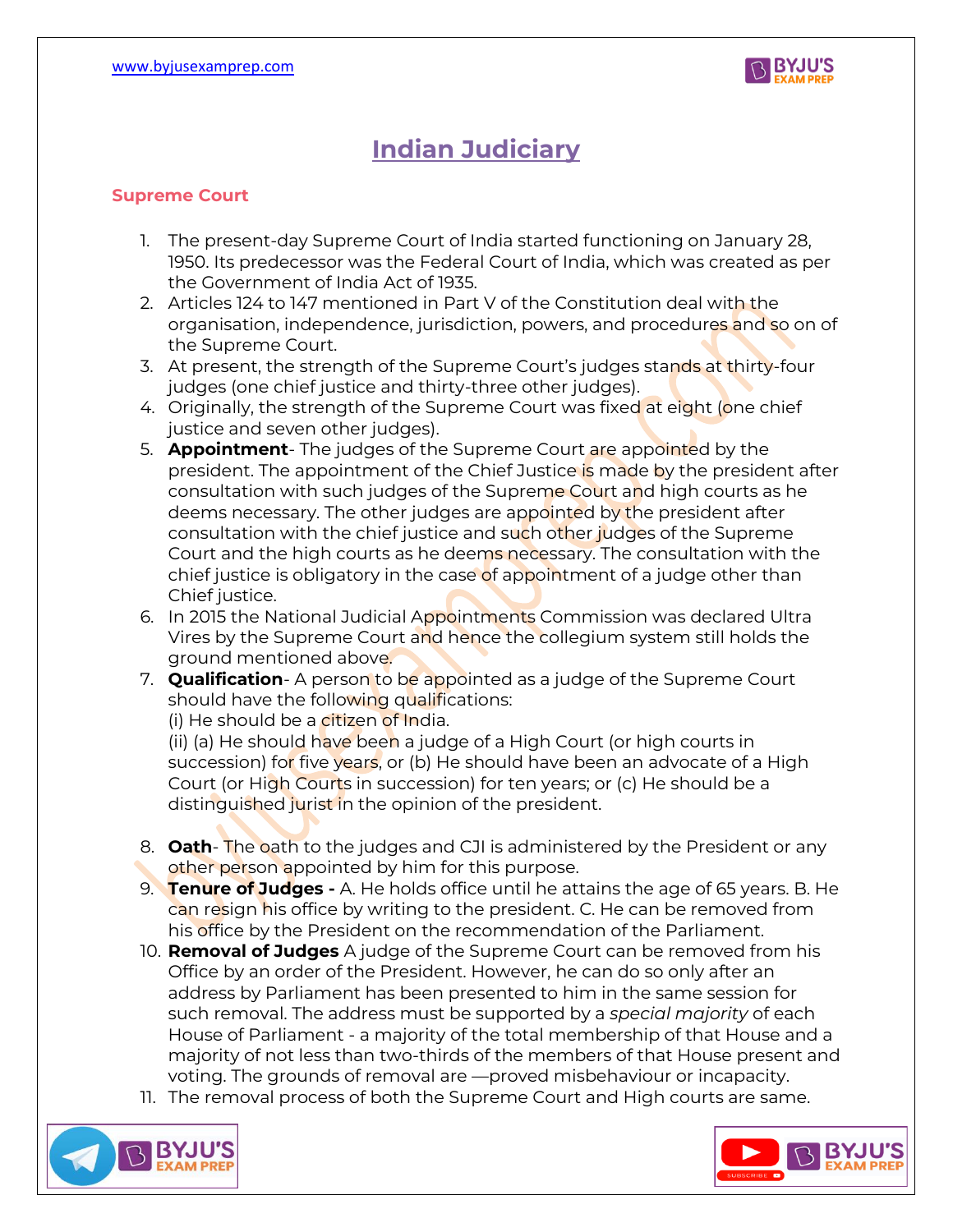

- 12. The jurisdiction and powers of the Supreme Court can be classified into-Original Jurisdiction, Writ Jurisdiction, Appellate Jurisdiction, Advisory Jurisdiction, A court of Record and so on.
- 13. Original Jurisdiction when the case is involved between centre and states or two or more states or centre and two or more states being anti. The first such instance came in 1961 in West Bengal VS the centre.
- 14. The Constitution has constituted the Supreme Court as the guarantor and defender of the fundamental rights of the citizens. The Supreme Court is empowered to issue writs including *habeas corpus*, *mandamus*, prohibition, *quo-warranto* and *certiorari* for the enforcement of the fundamental rights of an aggrieved citizen. The difference between the supreme court's and high court's writ jurisdiction is that the supreme court can issue writs in cases involving only fundamental rights and the high courts can *issue writs* otherwise as well.

## **High Court**

- 1. The institution of high court originated in India in 1862 when the high courts were set up at Calcutta, Bombay and Madras. The fourth one was established at Allahabad in 1866 and subsequently in other provinces in British India and then as they were called states after independence.
- 2. As per the Seventh Amendment Act of 1956, the Parliament can establish a common high court for two or more states or for two or more states and a union territory.
- 3. At present, there are 24 high courts in the country. Out of them, three are common high courts. Delhi is the only union territory that has a high court of its own (since 1966). The other union territories fall under the jurisdiction of different state high courts.
- 4. **Appointment of Judges** The judges of a high court are appointed by the President. The chief justice of the High Court is appointed by the President after consultation with the chief justice of India and the governor of the state concerned. For appointment of other judges, the chief justice of the concerned high court is also consulted. In case of a common high court for two or more states, the governors of all the states concerned are consulted by the president.
- 5. **Qualifications of Judges** A person to be appointed as a judge of a high court should have the following qualifications: A. He should be a citizen of India. B. (a) He should have held a judicial office in the territory of India for ten years, or (b) He should have been an advocate of a high court (or high courts in succession) for ten years.
- 6. **Oath or Affirmation** Oath to the judge is administered by the governor of the state or some person appointed by him for this purpose.
- 7. **Tenure of Judges -** A. He holds office until he attains the age of 62 years. B. He can resign his office by writing to the president. C. He can be removed from his office by the President on the recommendation of the Parliament. D. He vacates his office when he is appointed as a judge of the Supreme Court or when he is transferred to another high court.